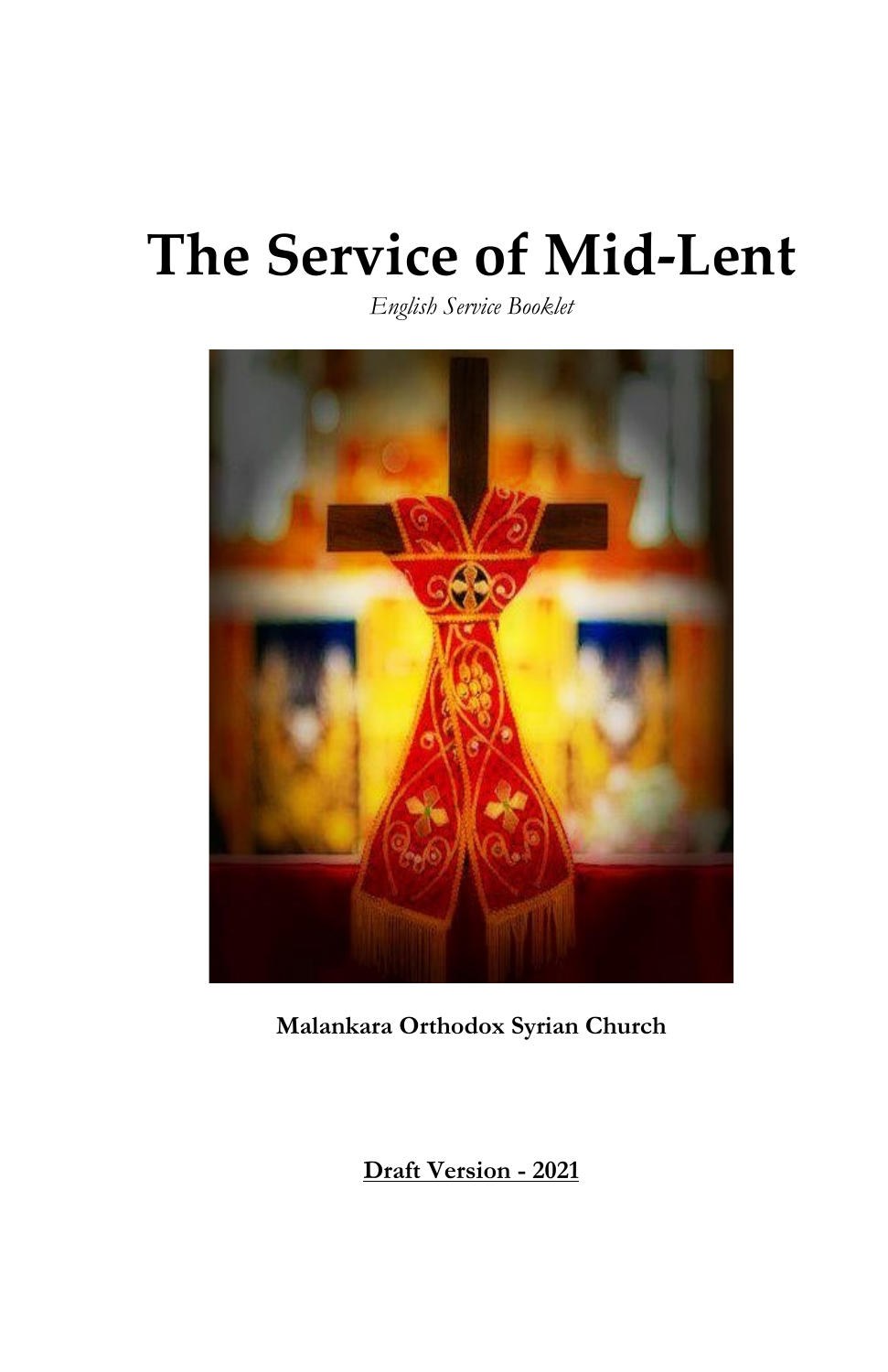By the grace of God, this work was completed for the benefit of the Englishspeaking faithful by St. Gregorios Mission Parish, Spokane WA.

By the grace of God, this work was completed for the benefit of the English-speaking faithful by St. Gregorios Mission Parish, Spokane WA.<br>The work is adapted from prose translations from the original Syriac by Rev.<br>Fr. B The work is adapted from prose translations from the original Syriac by Rev. Fr. Baby Varghese found in *The Order of the Prayers of the Major Feasts* (Malankara Orthodox Church Publications, 2013)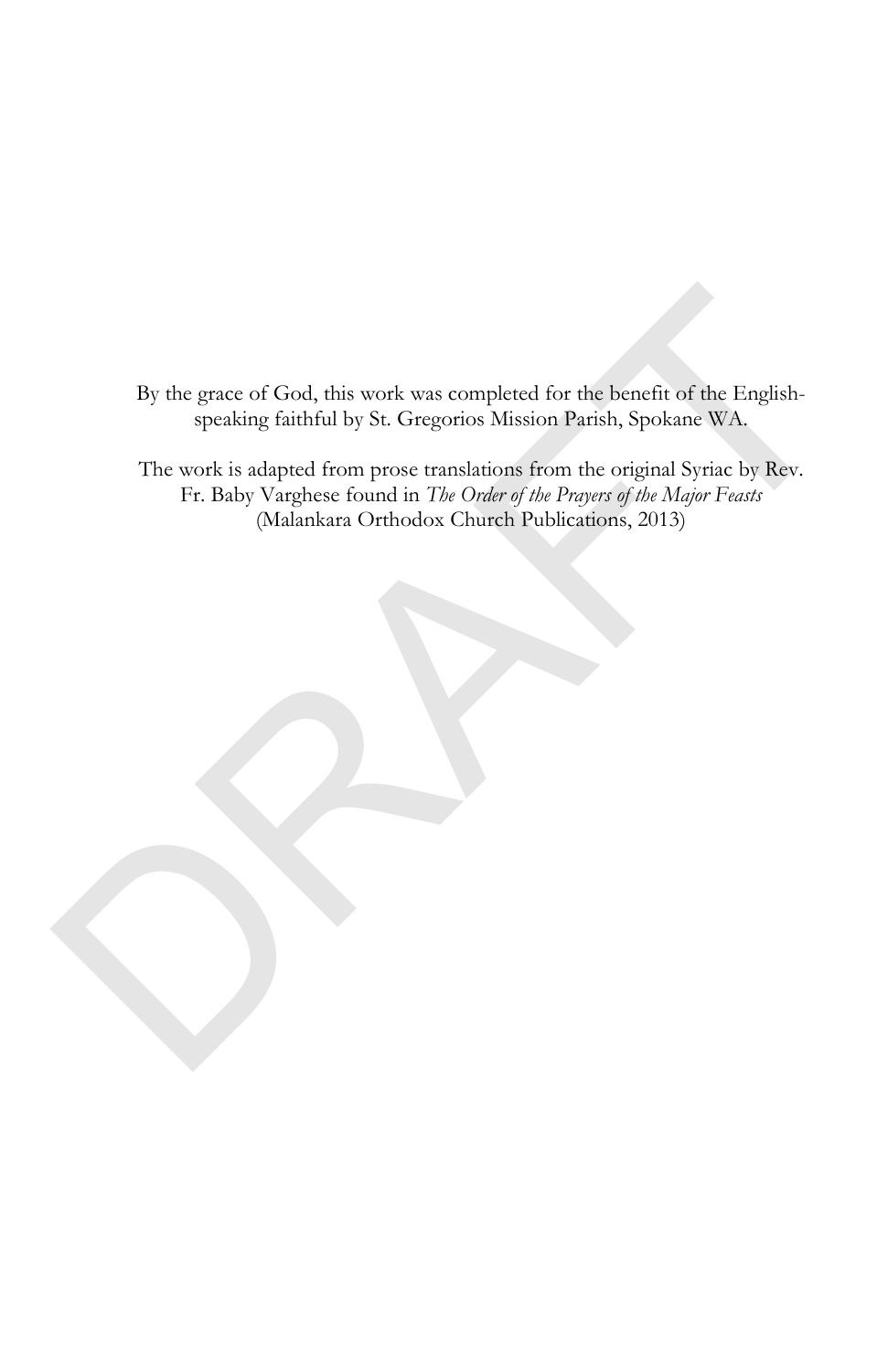# **The Order of the Exaltation of the Cross at Mid-Lent**

#### **HYMN**

*Sung during the procession* 

## *Quqoyo (Tone 8)*

Sung during the procession<br>  $\Omega_{Mqop}$ <br>
(Tone 8)<br>
From Rome, the city of kings, - to <u>le</u>rusalem<br>
Helena the Queen arrived - to adore the Cross.<br>
She asked the Jews – to lead her to it;<br>
They answered her, – "Go seek the r From Rome, the city of kings, - to Jerusalem Helena the Queen arrived - to adore the Cross. She asked the Jews – to lead her to it; They answered her, - "Go seek the rabbi." If you take hold of him, he  $-$  will show you the place, Where the cross which you have been – seeking is buried," Halleluyah – the Cross of our Lord

Our God, Imman`u`el, was - hung upon the wood; The Son of the Almighty - bowed His head and died; Upon the wood – His spirit left him But His essence – left not His body Our Lord left His earthly life, - *not his* eternal one. For having crucified Him, the Jews will repent Halleluyah – O Lord have mercy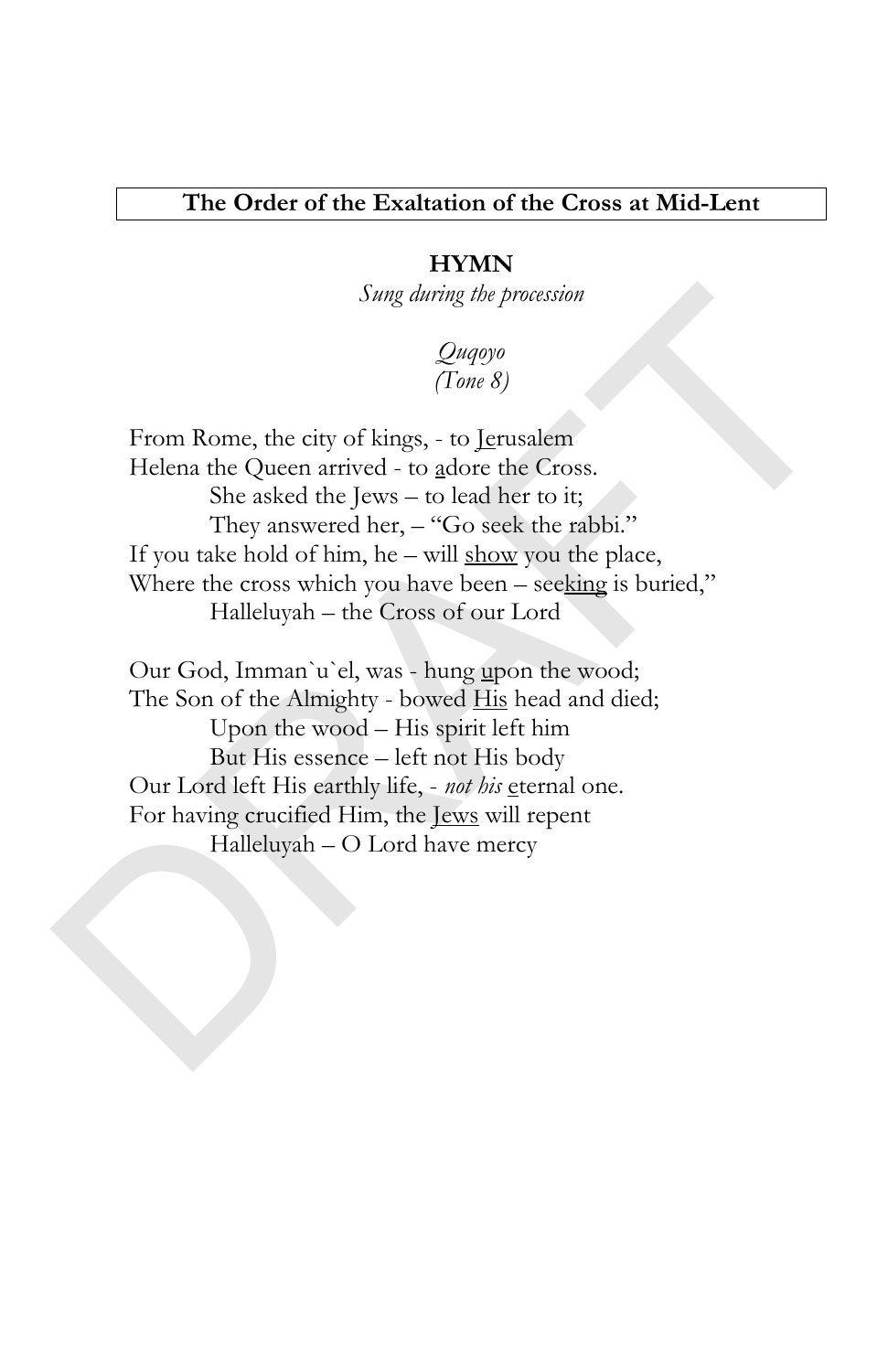#### **THE EAST**

**Priest:** Glory be to the Father, and to the Son and to the Holy Spirit.

*Shub'ho…* 

- **People:** May His mercy and compassion be upon us, weak and sinful, in both worlds forever and ever. Amin.
- *Shub'ho...*<br> **People:** May His mercy and compassion be upon us, weak and<br>
sinful, in both words forever and ever. Amin.<br> **Priest:** By You, O Christ our God, the mystery of the staff of<br>
Moses, the head of the prophets, w **Priest:** By You, O Christ our God, the mystery of the staff of Moses, the head of the prophets, was prefigured; for, when lifted up in the midst of the Israelite camp, it foreshadowed the sign of Your redemptive Cross. And now, in Holy Mid-Lent, Your Holy Church adores Your life-giving Cross, and she supplicates You for the preservation of her children, for the blessing of the year, for the abundance of fruits, and for the removal of rods of wrath from us. To You we will offer praise and thanksgiving with Your Father and Your Holy Spirit, now and forever.

**People:** Amin

#### **Maze'qonutho**

*Through you we shall pierce our enemies. Through your name we shall trample on our foes (Ps. 44:5)* 

> Looking on the brass serpent Healed all manner of sickness; Looking with faith on the Cross Shall heal us from our sickness. O Most Compassionate Lord, On account of this we say: Kurieleison, Kurieleison, Kurieleison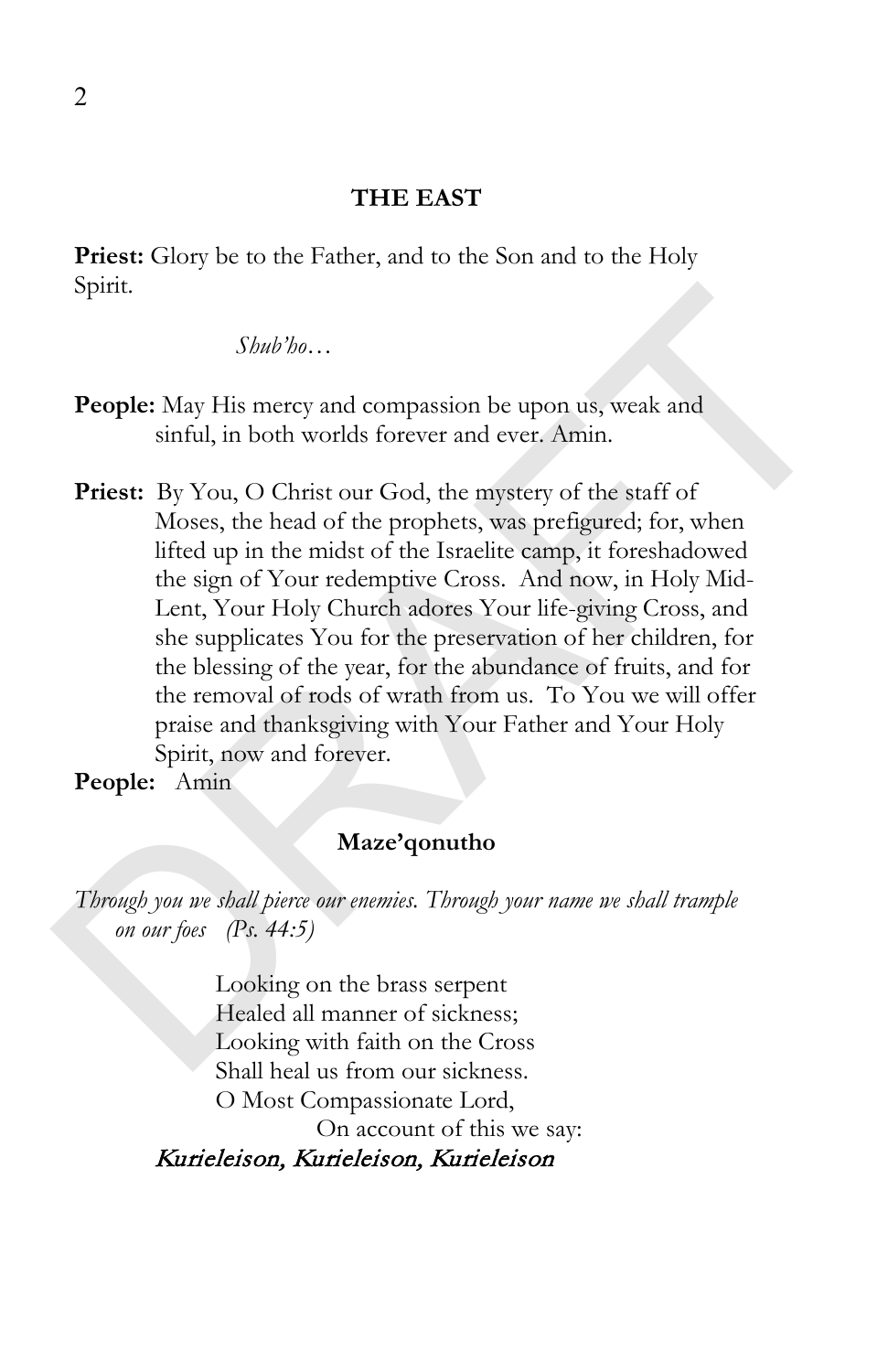#### **THE WEST**

**Priest:** Glory be to the Father, and to the Son and to the Holy Spirit.

- **People:** May His mercy and compassion be upon us, weak and sinful, in both worlds forever and ever. Amin.
- **People:** May His mercy and compassion be upon us, weak and<br>sinful, in both worlds forever and ever. Amin.<br>**Priest:** Make us worthy, O Christ our God, as we become free<br>from all manners of pride and arrogance, to perform<br> Priest: Make us worthy, O Christ our God, as we become free from all manners of pride and arrogance, to perform virtuously the commemoration of Your Holy Mysteries which were foreshadowed by Your holy prophets. We pray, imprint the sign of Your life-giving Cross on our hearts, so when our minds are seasoned with its sight and our thoughts sanctified by its adoration, the hosts of wickedness shall flee from us. By the same sign of the Cross, we beseech You, give us power and strength against the spirits of falsehood. To You, O Lord, we offer praise and exaltation with Your Father and Your Holy Spirit, now and forever.

**People:** Amin

#### **Maze'qonutho**

*Look toward Him and trust in Him, and you shall not be disappointed (Ps. 34:5)* 

> How wondrous and merciful Is our Lord's dispensation For in Mid-Lent He has raised The sign of His living Cross. O Most Compassionate Lord, On account of this we say: Kurieleison, Kurieleison, Kurieleison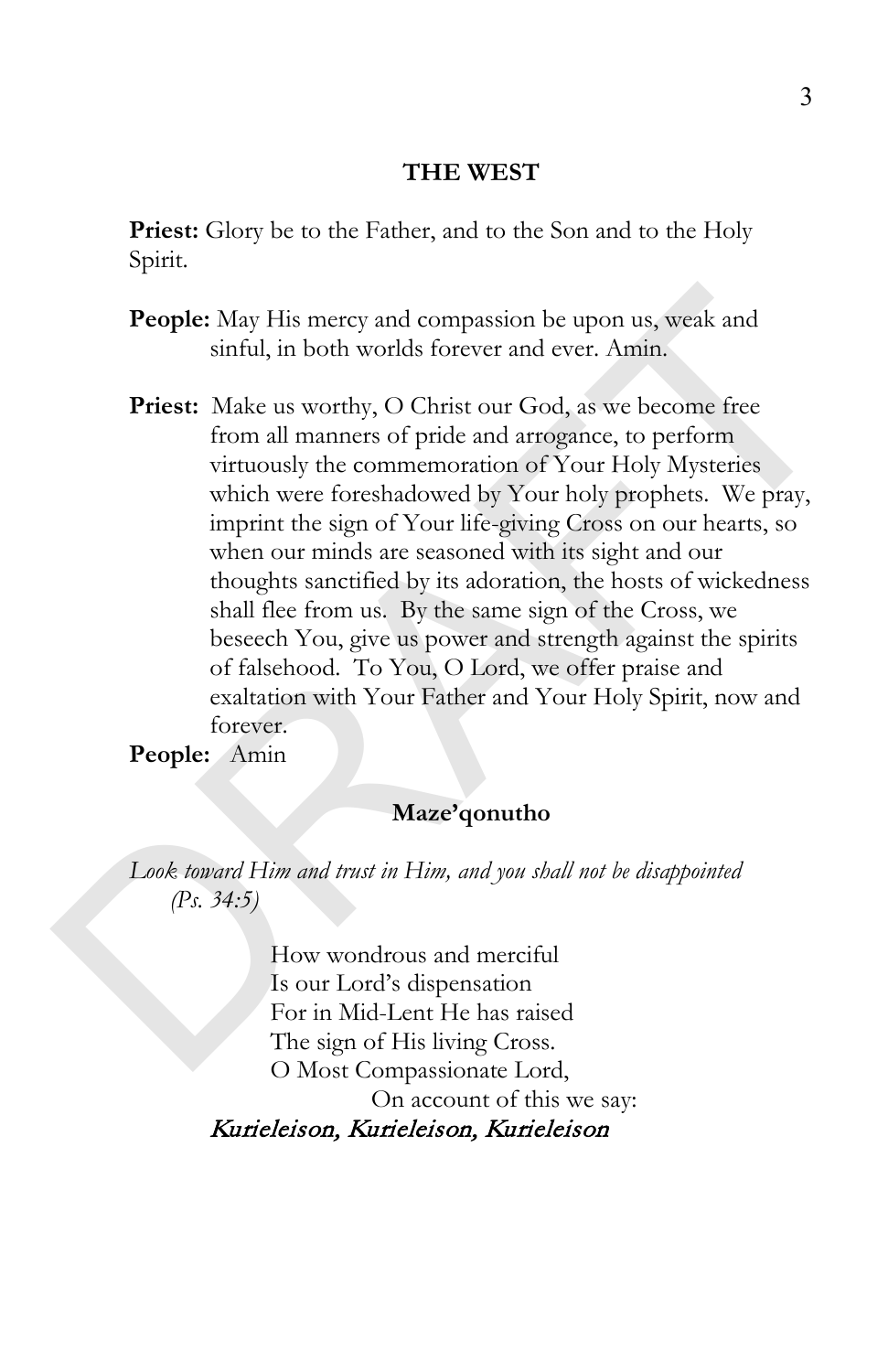#### **THE NORTH**

**Priest:** Glory be to the Father, and to the Son and to the Holy Spirit.

**People:** May His mercy and compassion be upon us, weak and sinful, in both worlds forever and ever. Amin.

**People:** May His mercy and compassion be upon us, weak and<br>sinful, in both worlds forever and ever. Amin.<br>**Priest:** O God, who was perfigured by the prophets of ancient<br>times, and whose Cross Moses typified by the brass **Priest:** O God, who was prefigured by the prophets of ancient times, and whose Cross Moses typified by the brass serpent which was lifted up in the midst of the Israelites; and when You were lifted up upon the Cross, You drew the whole creation to Your worship; protect us, O Lord, under the arms of Your Cross and as You granted the request of Abgar the Black and healed him of his ailments and sickness, likewise, our Lord, be pleased with the fasting and prayer of Your weak and sinful servants; heal our wounds by Your Cross; and forgive our debts and sins by Your loving kindness, our Lord and our God, now and forever. **People:** Amin

#### **Maze'qonutho**

*You have saved us from those who hate us, and have put to shame our enemies (Ps. 44:7)* 

> Because of mankind's weakness To withstand and fight evil, The Lord gave fasting to us Along with the living Cross. O Most Compassionate Lord, On account of this we say: Kurieleison, Kurieleison, Kurieleison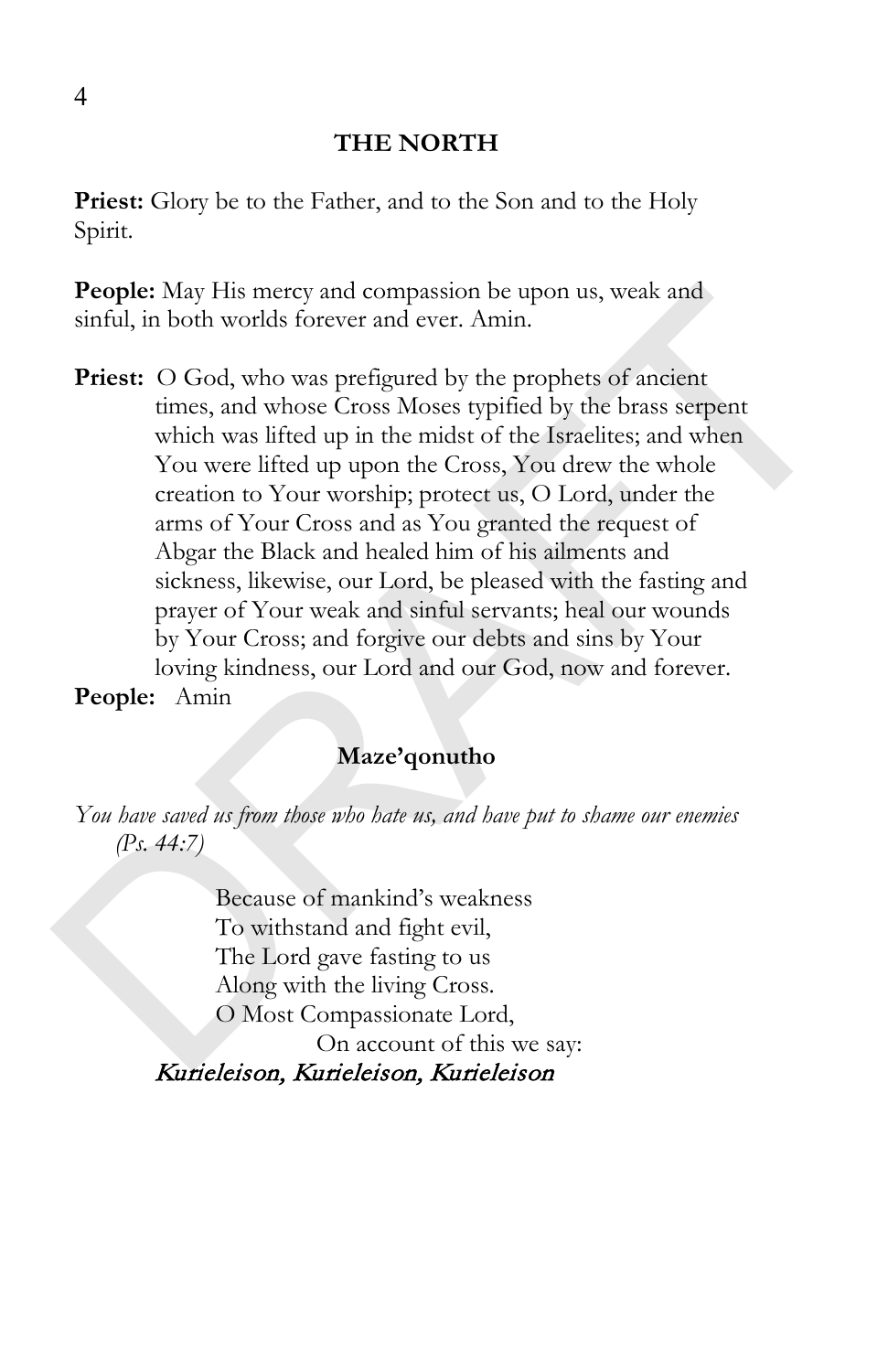#### **THE SOUTH**

**Priest:** Glory be to the Father, and to the Son and to the Holy Spirit.

**People:** May His mercy and compassion be upon us, weak and sinful, in both worlds forever and ever. Amin.

**People:** May His mercy and compassion be upon us, weak and<br>sinful, in both worlds forever and ever. Amin.<br>**Priest:** O Christ our God, who was prefigured You to put away<br>from us the deadly bittemess of sin. Heal our souls Priest: O Christ our God, who was prefigured and typified by the serpent of brass, we pray and beseech You to put away from us the deadly bitterness of sin. Heal our souls and bodies from the stings of Satan, even as those who looked at the serpent of brass and were healed. In like manner, O Lord, heal our sickness and infirmities because our minds are fixed on Your Cross. Our eyes our lifted up to You. Our hope and trust are in You always. We acknowledge You as the Redeemer and Deliverer of our life, and to You we offer up glory and thanksgiving with Your Father and Your Holy Spirit, now and always and forever.

**People:** Amin

#### **Maze'qonutho**

*You have given me the shield of Your salvation, and Your right hand shall hold me up and Your discipline shall teach me (Ps. 18:35)* 

> In Mid-Lent our Savior Set for us the sign of life To conquer the evil one And obtain eternal life. O Most Compassionate Lord, On account of this we say: Kurieleison, Kurieleison, Kurieleison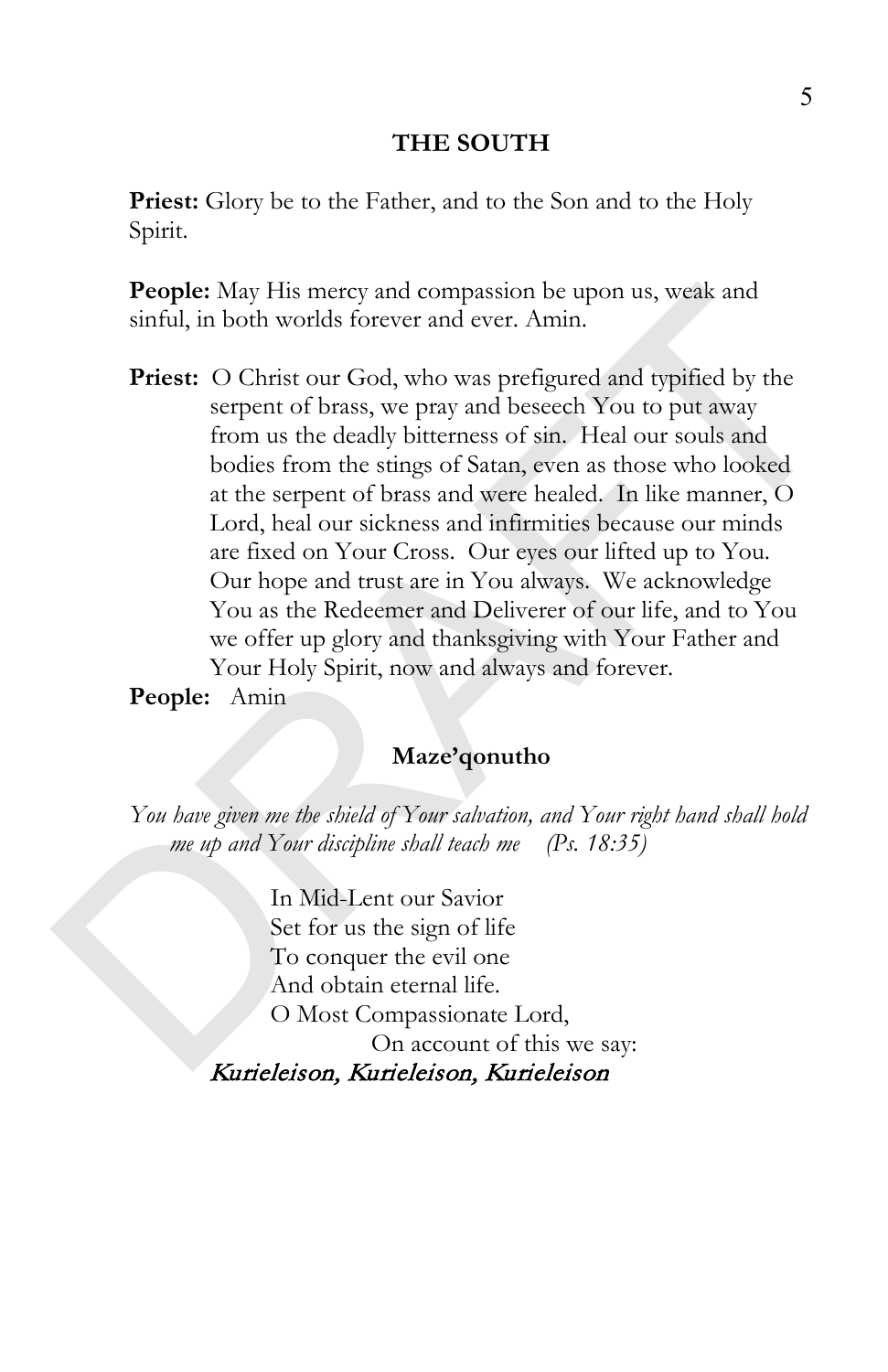#### **THE BLESSING OF THE FOUR CORNERS OF THE WORLD**

*Turning to the East, the priest shall say:* 

**Priest:** To the <u>One</u> – angels serve, **Response:** Holy <u>are</u> – You, O God!\_\_

**Priest:** To the <u>One</u> – cherubim bless, **Response:** Holy <u>are</u> – You, Almighty!

Priest: To the One - seraphim hallow, **Response:** Holy are – You, Immortal

**Priest:** O Sinners, with repentance, entreat say ing: **Response:** O Christ, who was crucified for us sinners,\_\_

have mercy on us!

 *(Turning to the west)* 

Priest: To the <u>One</u> – fiery hosts praise, **Response:** Holy are – You, O God!\_\_

**Priest:** To the One – spiritual beings exalt, **Response:** Holy <u>are</u> – You, Almighty!

**Priest:** To the <u>One</u> – mortals worship, **Response:** Holy <u>are</u> – You, Immortal

**Priest:** To the <u>One</u> – angels serve,<br> **Response:** Holy <u>are</u> – You, O God!<br> **Priest:** To the <u>One</u> – cherubim bless,<br> **Response:** Holy <u>are</u> – You, Almighty!<br> **Priest:** O Simers, with repentance, entreat say ing.<br> **Resp** Priest: Children of the faithful Church, entreat say`ing: **Response:** O Christ, who was crucified for us sinners,

have mercy on us!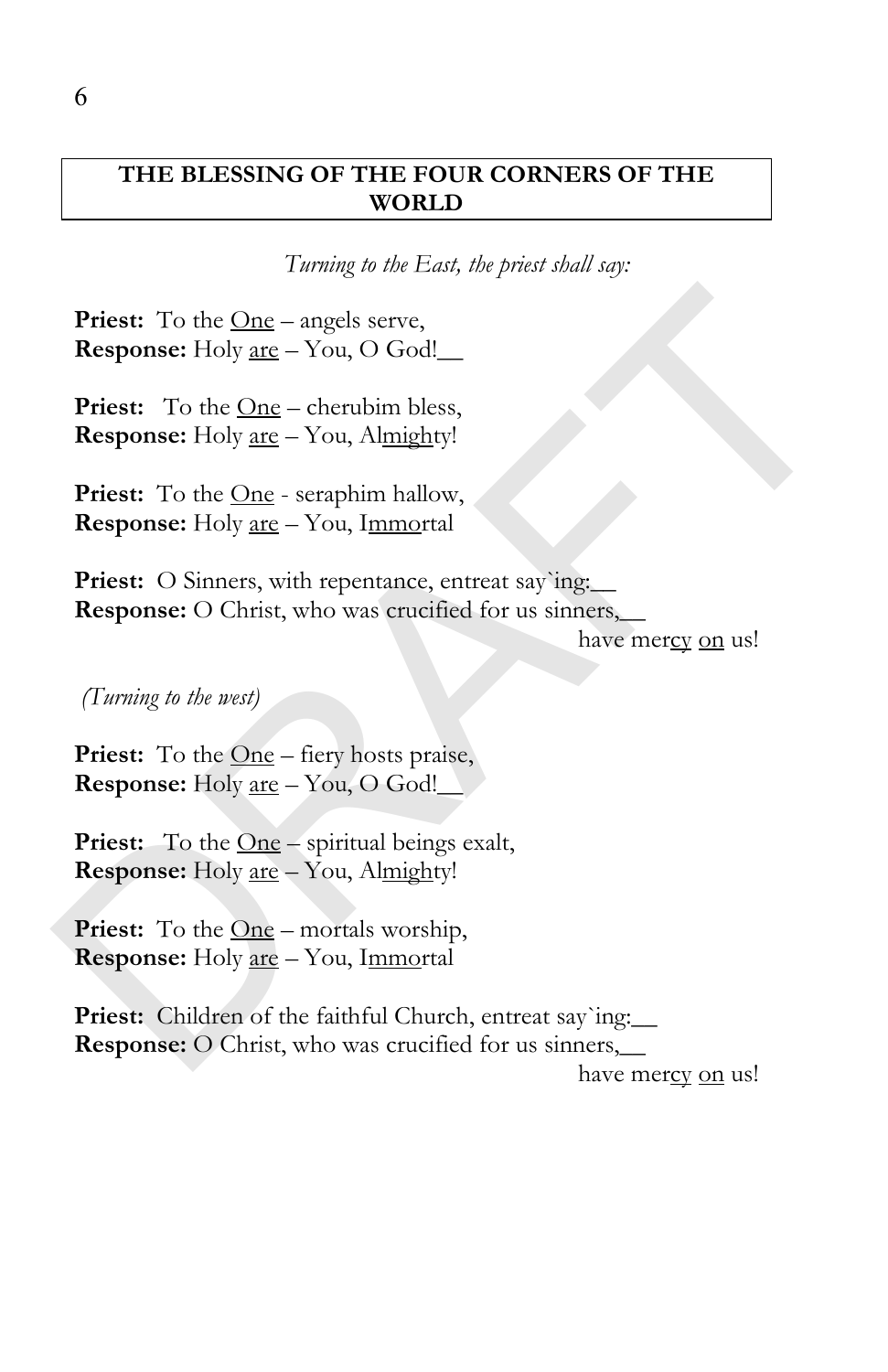#### *(Turning to the North)*

**Priest:** To the <u>One</u> – whom the heavens praise, **Response:** Holy <u>are</u> – You, O God!\_\_

**Priest:** To the <u>One</u> - those between exalt, **Response:** Holy <u>are</u> – You, Almighty!

**Priest:** To the One - praised below on earth, **Response:** Holy are – You, Immortal

**Priest:** O Sinners, with repentance, entreat say`ing: **Response:** O Christ, who was crucified for us sinners,

have mercy on us!

*(Turning to the south)* 

Priest: Lord, have mercy – upon us **Response**: Lord, be kind – and have mercy Priest: Lord, accept our service and our entreaties;

Have mercy on us

Priest: To the <u>One</u> - those between exalt,<br>
Response: Holy <u>are</u> - You, Almighty!<br>
Priest: To the <u>One</u> - praised below on earth,<br>
Response: Holy <u>are</u> - You, Immortal<br>
Priest: O Sinners, with repentance, entreat say ing **Response:** Glory to – You, O God Priest: Glory to - You, Creator **Response**: Glory to You, Christ the King, Who has mercy\_\_ upon us sinners…*Barekmor.*

*Our Father, Who art in heaven…*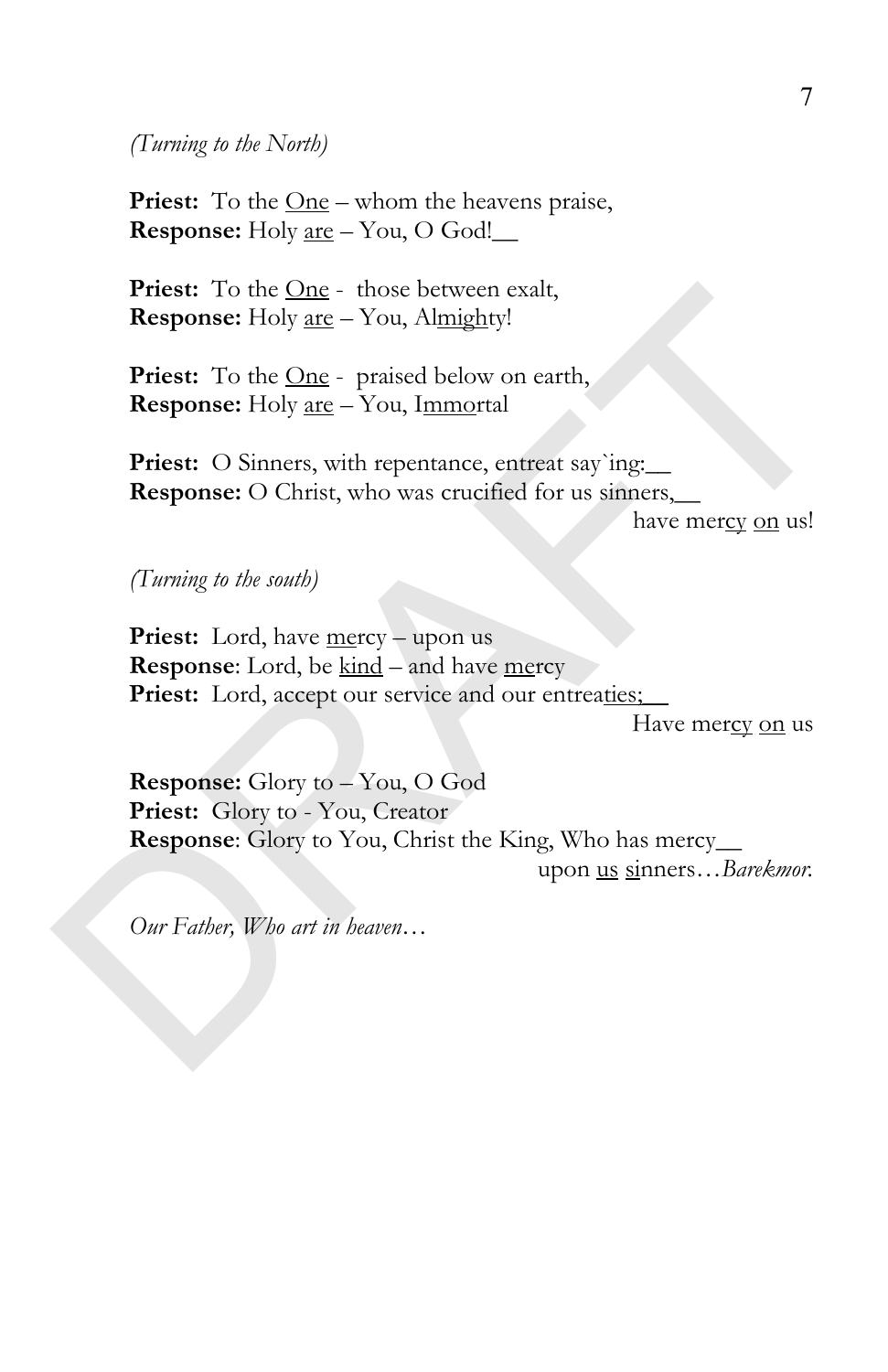### **SERVICE TO THE CROSS**

Through you we shall strike down our enemies, Halleluyah In your name we shall trample - on our foes

You have saved us from our foes, Halleluyah And have put to shame all <u>our</u> - enemies ... Barekmor

*Shub'ho…Men'olam…* 

#### **EQBO**

Finomeno we shall trample - on our foes<br>
You have saved us from our foes, Halleluyah<br>
And have put to shame all <u>our</u> - enemies ...*Barekmor*<br>
Shub'ho...Men'olam...<br>  $\underline{EOBO}$ <br>
(Mor Ephrem)<br>
The Cross conquered and conqu  *(Mor Ephrem)* The Cross conquered and conquers; The Cross has conquered Satan; May the Cross be a stronghold To all who confess the Cross! *Stoumenkalos, Kurielaison*

#### **QOLO**

*(d'Traiyhoon Olme)*

We fear not the evil one Because the Lord is with us; We are clothed in His armor And in it we all glory*…Barekmor*

 *Shub'ho…Men'olam…*

May He, who carried the Cross On His shoulder from Zion, Sprinkle His dew of mercy Upon the bones of the dead.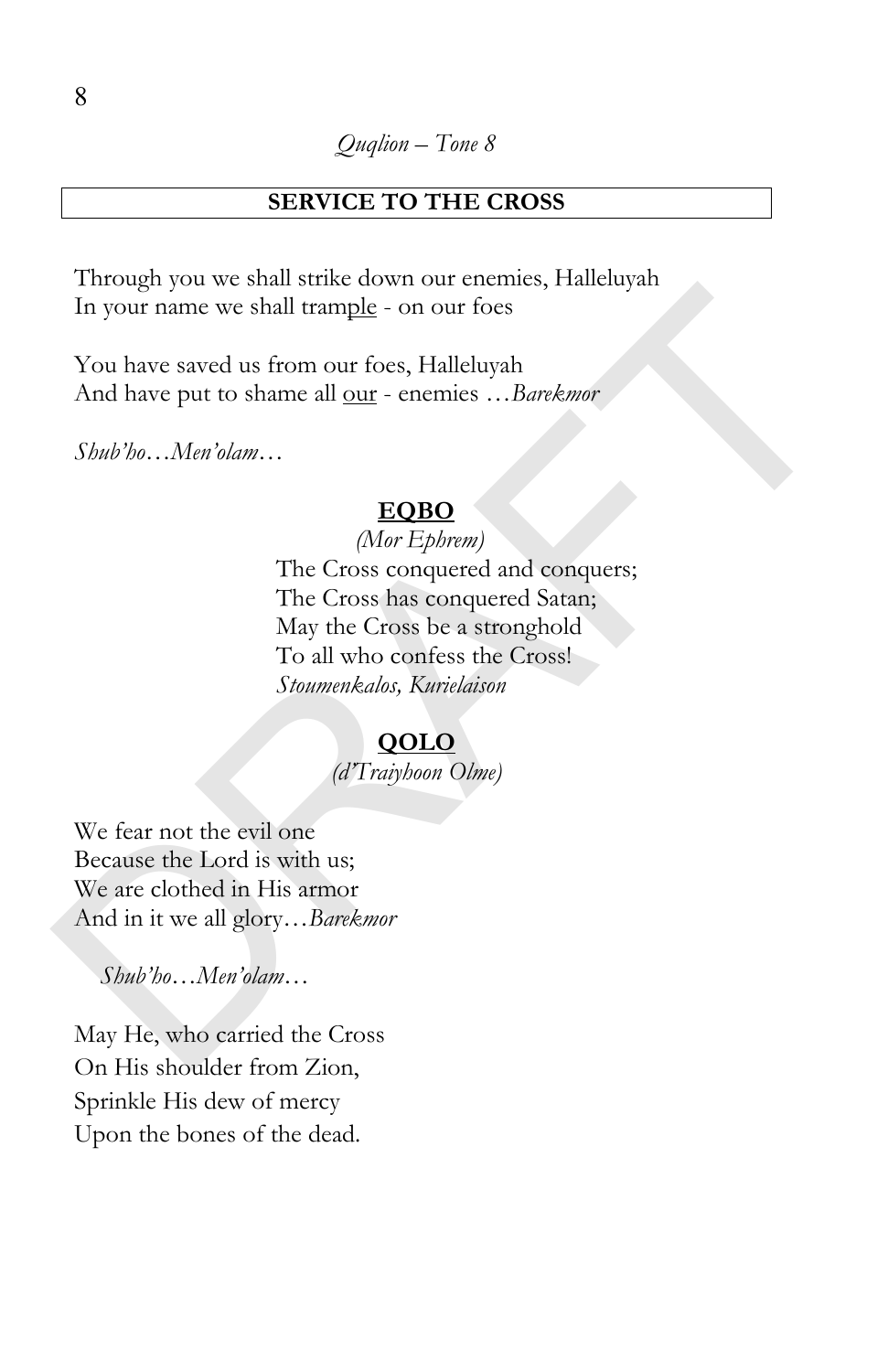$Mor<sub>i</sub>$ yo...

# **BO'UTHO**

(Mor Ephrem)

May the Cross which reigns in heav'n, The same Cross which reigns on earth, Be a stronghold for all the Churches and monasteries

(The Service of Mid-Lent is ended)